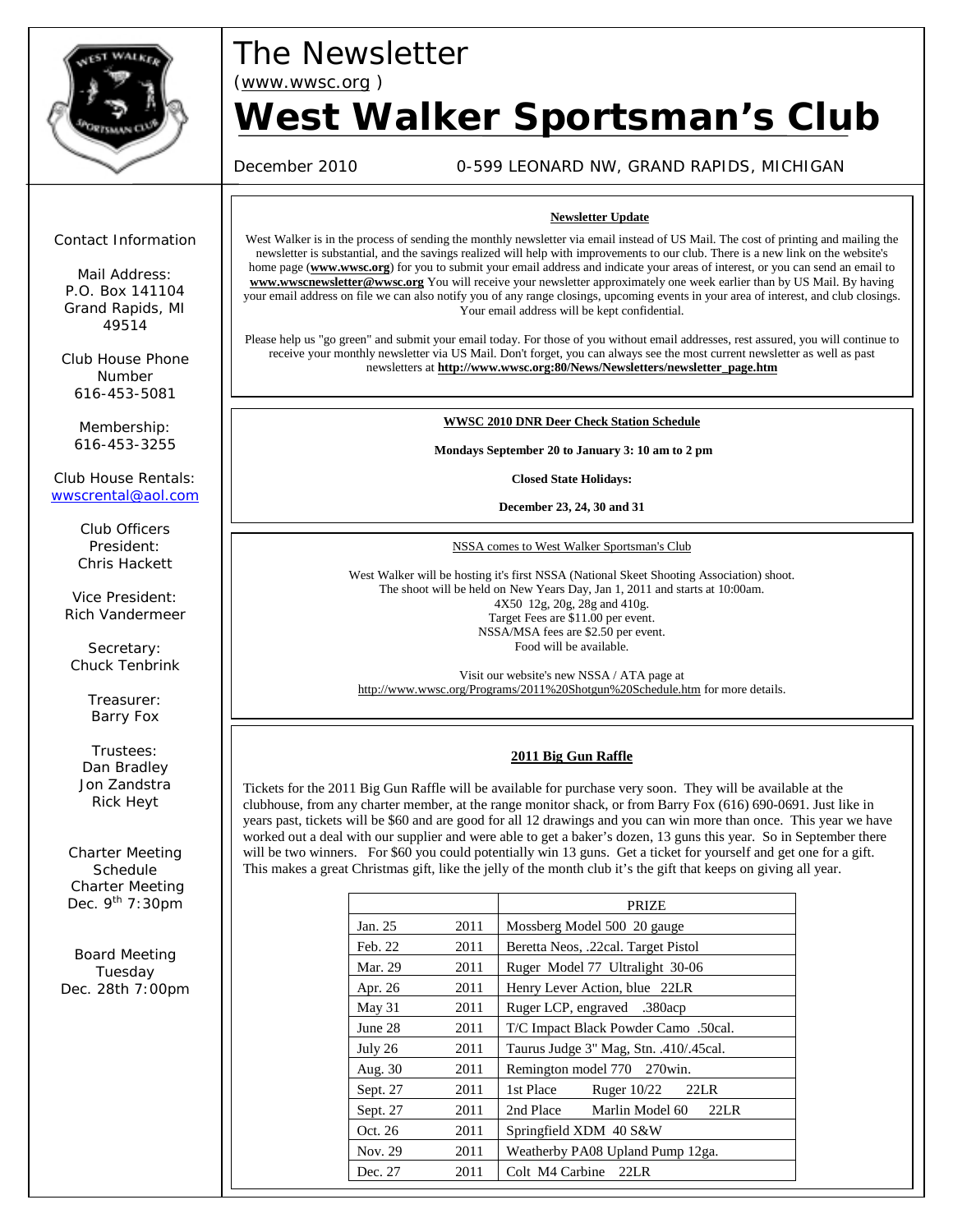

*Archery Monday Wednesday Thursday AM & PM*



*Shotgun*

*Wednesday*

*9AM - Noon*

*6PM - 10PM*

*Saturday*

*10AM - 2PM*

*Sunday*

*10AM - 2 PM*

*\*\*\*\*\*\*\*\*\*\*\*\**

*Use of the Charter Range is reserved for Charter Members and/or for supervised club activities*

*Newsletter editor*

*Neal Downer (616) 890-9150 ndowner@sbcglobal.net*

Support & Pray for Support & Pray for Our Troops

**Winter Shotgun League Sunday January 2nd – Saturday March 26th 12 lines - 300 birds Events this year will be: Skeet Trap Trap Doubles Four-Forty-Four (4 lines each of Skeet, Trap, Wobble) Money Event (100% payout, 60/40 Lewis Class scoring) 2 Man Teams (handicapped) There must be at least 5 shooters registered in an event in order for it to be held. For each event you must have 4 registered lines in by Jan 29th For the 444 event 3 lines must be in by Jan 29th, one each of skeet, trap and wobble. 1st and 2nd place trophies will be awarded for all events except the money event. EARLY BIRD SPECIAL: Sign up by December 19 and receive THREE free practice round cards!! Costs are as follows: \$30.00 - Registration and 1st event (includes banquet, Sat April 9th) \$15.00 – Additional event \$10.00 – Money event \$8.00 - Team fee \$54.00 – Prepaid card (or \$4.50 / line) A prepaid card automatically enters you into the drawing for a case of shells (need not be present to win). The kitchen will be open and food will be available during league hours (except Wednesday morning)**

**West Walker's 2011**

**"Steak Night" will be the FIRST Wednesday of each month (Jan 5, Feb 2, March 2)**

**You must be a WWSC member to participate. Sign up at the desk during club hours. Membership card required.**

**West Walker's Skeet / Trap 25 Straight's For October:** John Schaendoff, Charlie Pruitt, Joe Popowich Jr (4), Darris Sawtelle (2), Dan Bradley, Rick Zandstra (3), Jim Koron (2), Joe Popowich Sr, Brian Myers, David Gervais, and a 50 straight in trap for Joe Popowich Jr.

Good job to all!

If you are looking for a great Christmas gift for that hard to shop for sportsman or sportswoman in your life a Gift Certificate good for a 1 year membership to West Walker Sportsman's Club would be perfect. Gift Certificates are available at the shooting desk for more information contact Rich Vandermeer via email at **rlvandermeer@comcast.net**

#### **Steak Night**

The next steak night will be December  $15<sup>th</sup>$  at 6pm. Just \$6 for a delicious steak, roll, and veggie.



**Indoor Archery League** Five spot or Bullseye Handicap league, all welcome Starting January 10, 2011 @ 7:00 pm For more info, call Dave Whitney @ (616)-835- 5814

#### **November 2010 Gun Raffle**

Congratulations to Tom Ziemer ticket number 103. Tom won the CVA Optima Elite .50cal Muzzle Loader. Tickets will be available soon for the 2011 Gun raffle.

**When using West Walker's shooting ranges, please check in at the range monitor building before shooting.**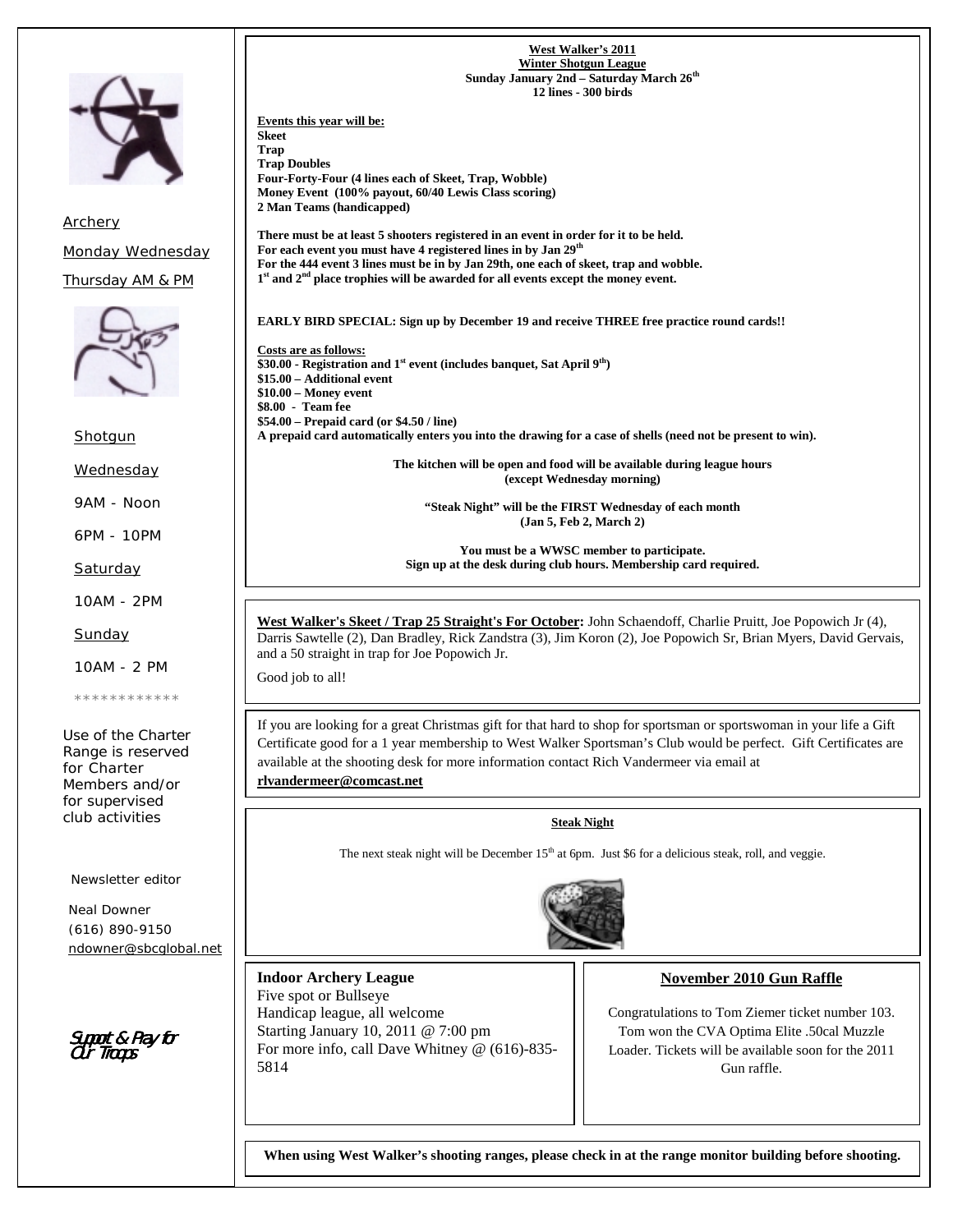| <b>WWSC December 2010</b>                                            |                                                                |                                           |                                                                            |                                                    |                 |                                                                                         |  |
|----------------------------------------------------------------------|----------------------------------------------------------------|-------------------------------------------|----------------------------------------------------------------------------|----------------------------------------------------|-----------------|-----------------------------------------------------------------------------------------|--|
| <b>Sunday</b>                                                        | <b>Monday</b>                                                  | <b>Tuesday</b>                            | Wednesday                                                                  | Thursday                                           | Friday          | <b>Saturday</b>                                                                         |  |
|                                                                      |                                                                |                                           | $\mathbf{1}$                                                               | $\overline{c}$                                     | $\mathfrak{Z}$  | $\overline{4}$<br>Trap and Skeet<br>$10am-2pm$                                          |  |
| $\sqrt{5}$<br>Trap and Skeet<br>$10am-2pm$                           | 6<br><b>NWTF</b> meeting<br>$7:00$ pm                          | $\overline{7}$                            | $\,8\,$<br>Archery<br>Trap and Skeet<br>9AM-Noon<br>6PM-10PM               | $\overline{9}$<br><b>Charter Meeting</b><br>7:30pm | $10\,$          | $11\,$<br>Trap and Skeet<br>$10am-2pm$                                                  |  |
| $12\,$<br>Trap and Skeet<br>10am-2pm                                 | 13                                                             | 14                                        | 15<br>Archery<br>Trap and Skeet<br>9AM-Noon<br>6PM-10PM<br>Steak Night 6pm | 16                                                 | 17              | $18\,$<br>Trap and Skeet<br>10am-2pm                                                    |  |
| 19<br>Trap and Skeet<br>$10am-2pm$                                   | 20<br>Walleye<br><b>Club</b><br>7pm-9pm                        | 21                                        | 22<br><b>No Archery</b><br>Trap and Skeet<br>9AM-Noon<br>6PM-10PM          | 23                                                 | 24              | 25<br><b>Clubhouse Closed</b><br>Christmas day                                          |  |
| $26\,$<br>Trap and Skeet<br>$10am-2pm$                               | $27\,$                                                         | $28\,$<br>7:00 pm<br><b>Board Meeting</b> | 29<br>Archery<br>Trap and Skeet<br>9AM-Noon                                | $30\,$                                             | 31              | <b>January</b><br>$\mathbf{1}$<br><b>NSSA 4x50</b><br>New Years Day Shoot<br>$10:00$ am |  |
| $\overline{c}$<br>Winter Shotgun<br><b>League Starts</b><br>10am-2pm | $\mathbf{3}$                                                   | $\overline{4}$                            | $\overline{5}$<br>Archery<br>Trap and Skeet<br>9AM-Noon<br>6PM-10PM        | 6                                                  | $7\overline{ }$ | $8\,$<br>Trap and Skeet<br>10am-2pm                                                     |  |
| $\overline{9}$<br>Trap and Skeet<br>10am-2pm                         | 10<br><b>Indoor Archery League Starts</b><br>$7:00 \text{ pm}$ | 11                                        | $12 \,$<br>Archery<br>Trap and Skeet<br>9AM-Noon<br>6PM-10PM               | 13<br><b>Charter Meeting</b><br>7:30pm             | $14\,$          | 15<br>Trap and Skeet<br>$10am-2pm$                                                      |  |